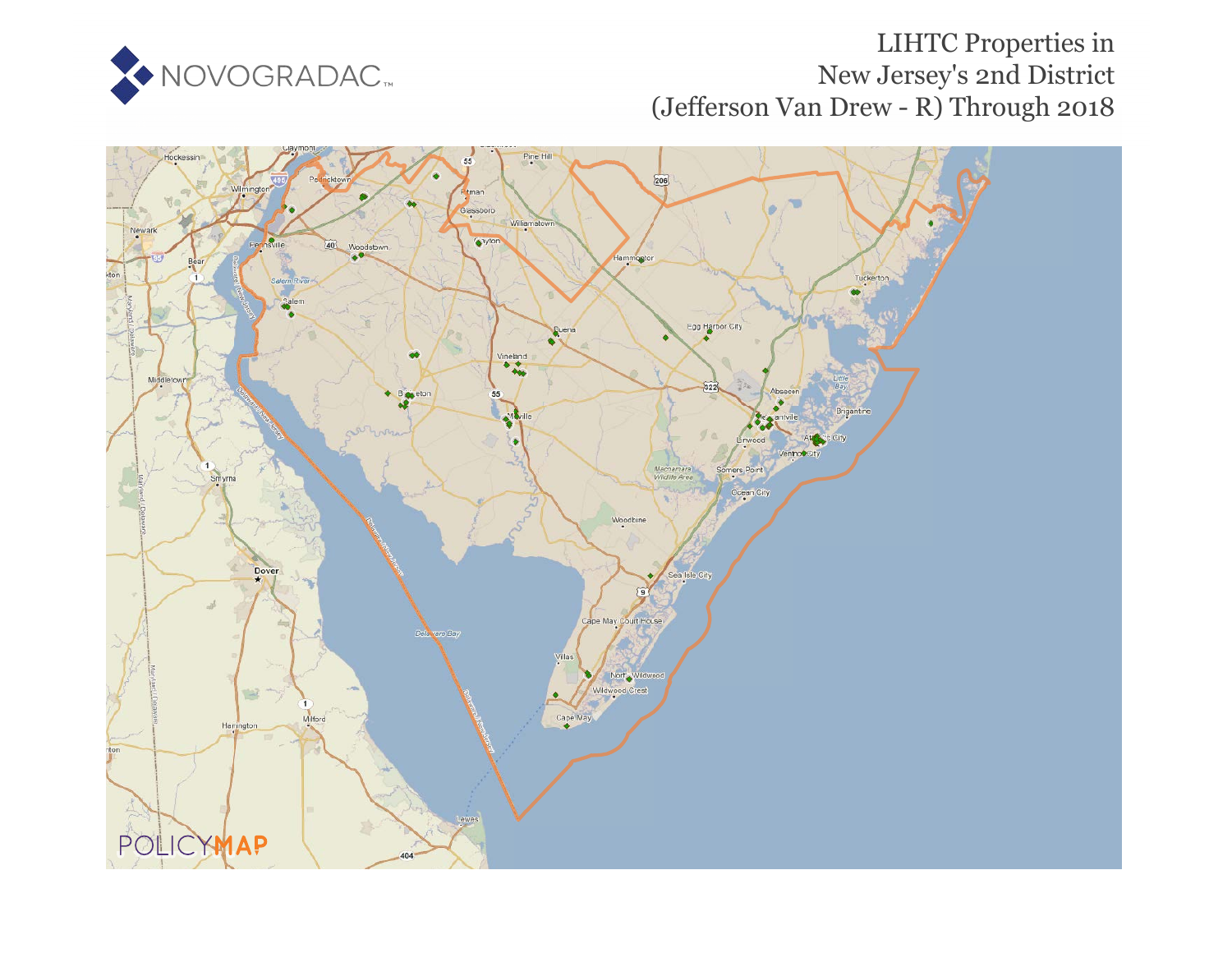| <b>Project Name</b>                        | <b>Address</b>                                  | <b>City</b>                                 | <b>State</b>           | <b>Zip Code</b> | <b>Nonprofit</b><br><b>Sponsor</b> | <b>Allocation</b><br>Year | <b>Annual</b><br><b>Allocated</b><br><b>Amount</b> | <b>Year PIS</b>      | <b>Construction Type</b>  | <b>Total</b><br><b>Units</b> | Low<br><b>Income</b><br><b>Units</b> | <b>Rent or</b><br><b>Income</b><br><b>Ceiling</b> | <b>Credit %</b>                                   | <b>Tax-Exempt</b><br><b>Bond</b> | <b>HUD Multi-Family</b><br>Financing/<br><b>Rental Assistance</b> |
|--------------------------------------------|-------------------------------------------------|---------------------------------------------|------------------------|-----------------|------------------------------------|---------------------------|----------------------------------------------------|----------------------|---------------------------|------------------------------|--------------------------------------|---------------------------------------------------|---------------------------------------------------|----------------------------------|-------------------------------------------------------------------|
| <b>CAPE MAY POINT</b>                      | 1 PATSYS WAY CAPE MAY                           |                                             | NJ                     | 8210            |                                    | 2013                      | \$211,913                                          | Insufficient<br>Data | New Construction          | 10                           | 10                                   | 60% AMGI                                          | Not<br>Indicated                                  |                                  |                                                                   |
| EGG HARBOR HOTEL<br>CONSERVATION           | 6821 BLACK<br><b>HORSE PIKE</b>                 | <b>EGG HARBOR</b><br>TOWNSHIP               | $\mathbf{N}\mathbf{J}$ | 8234            |                                    | 2013                      | $\$0$                                              | Insufficient<br>Data | Not Indicated             | 84                           | $\bf{0}$                             |                                                   | Not<br>Indicated                                  |                                  |                                                                   |
| <b>BEACH AT SOUTH</b><br>INLET             | <b>600 ATLANTIC</b><br><b>AVENUE</b>            | ATLANTIC CITY                               | NJ                     | 8401            |                                    | Insufficient<br>Data      | $\$0$                                              | Insufficient<br>Data | New Construction          | 250                          | 250                                  | <b>50% AMGI</b>                                   | Not<br>Indicated                                  |                                  |                                                                   |
| <b>BRIDGETON VILLAS I</b>                  | 205 COTTAGE<br>AVE                              | <b>BRIDGETON</b>                            | $\mathbf{N}\mathbf{J}$ | 8302            |                                    | Insufficient<br>Data      | \$0                                                | Insufficient<br>Data | Acquisition and Rehab 100 |                              | 100                                  | 50% AMGI                                          | Not<br>Indicated                                  |                                  |                                                                   |
| BRIDGETON VILLAS<br>PHASE II               | 9F, 9G, 9H<br>$\operatorname{COTTAGE}$ AVE      | <b>BRIDGETON</b>                            | NJ                     | 8302            |                                    | Insufficient<br>Data      | \$0                                                | Insufficient<br>Data | Acquisition and Rehab 56  |                              | 56                                   | 60% AMGI                                          | Not<br>Indicated                                  |                                  |                                                                   |
| <b>CAMP SALUTE</b>                         | 865 DELSEA<br><b>DRIVE</b>                      | <b>CLAYTON</b>                              | $\mathbf{N}\mathbf{J}$ | 8312            |                                    | Insufficient<br>Data      | \$1,659,406                                        | Insufficient<br>Data | New Construction          | 76                           | 76                                   | 60% AMGI                                          | Not<br>Indicated                                  |                                  |                                                                   |
| EGG HARBOR II                              | <b>6821 BLACK</b><br><b>HORSE PIKE</b>          | EGG HARBOR TWP NJ                           |                        | 8234            |                                    | Insufficient<br>Data      | \$978,965                                          | Insufficient<br>Data | <b>New Construction</b>   | 100                          | 100                                  | 60% AMGI                                          | Not<br>Indicated                                  |                                  |                                                                   |
| <b>HARDING HOMES</b>                       | YORK AVE                                        | RT. 40 AND NEW MAYS LANDING<br>(HAMILTON TW | NJ                     | 8330            |                                    | Insufficient<br>Data      | \$1,048,231                                        | Insufficient<br>Data | <b>New Construction</b>   | 100                          | 99                                   | 60% AMGI                                          | Not<br>Indicated                                  |                                  |                                                                   |
| LITTLE EGG HARBOR                          | 180-190 OAK<br>LANE                             | LITTLE EGG<br>HARBOR TWP.                   | $\rm{NJ}$              | 8087            |                                    | Insufficient<br>Data      | $\$0$                                              | Insufficient<br>Data | New Construction          | 56                           | 56                                   | 60% AMGI                                          | Not<br>Indicated                                  |                                  |                                                                   |
| MULLICA WEST PHASE<br>$\scriptstyle\rm II$ | 54<br>WOODSTOWN<br><b>ROAD</b>                  | MULLICA HILL                                | $_{\rm NJ}$            | 8062            |                                    | Insufficient<br>Data      | \$1,089,397                                        | Insufficient<br>Data | New Construction          | 48                           | 48                                   | 60% AMGI                                          | Not<br>Indicated                                  |                                  |                                                                   |
| STAFFORD SR.                               | <b>CAMPBELL</b><br><b>BOULEVARD</b>             | STAFFORD TWP.                               | NJ                     | 8050            |                                    | Insufficient<br>Data      | \$743,756                                          | Insufficient<br>Data | <b>New Construction</b>   | 100                          | 100                                  | 60% AMGI                                          | Not<br>$\label{lem:indicated} \textbf{Indicated}$ |                                  |                                                                   |
| VICTORIAN TOWERS                           | 608<br>WASHINGTON CAPE MAY<br><b>STREET</b>     |                                             | NJ                     | 8204            |                                    | Insufficient<br>Data      | \$419,929                                          | Insufficient<br>Data | Acquisition and Rehab 72  |                              | 133                                  | 60% AMGI                                          | Not<br>Indicated                                  |                                  |                                                                   |
| <b>VILLAGE ROAD</b><br>ASSISTED LIVING     | 1111-1125<br>$\texttt{VILLAGE}$ DRIVE MILLVILLE |                                             | NJ                     | 8332            |                                    | Insufficient<br>Data      | \$854,263                                          | Insufficient<br>Data | <b>New Construction</b>   | 154                          | 154                                  | 60% AMGI                                          | Not<br>Indicated                                  |                                  |                                                                   |

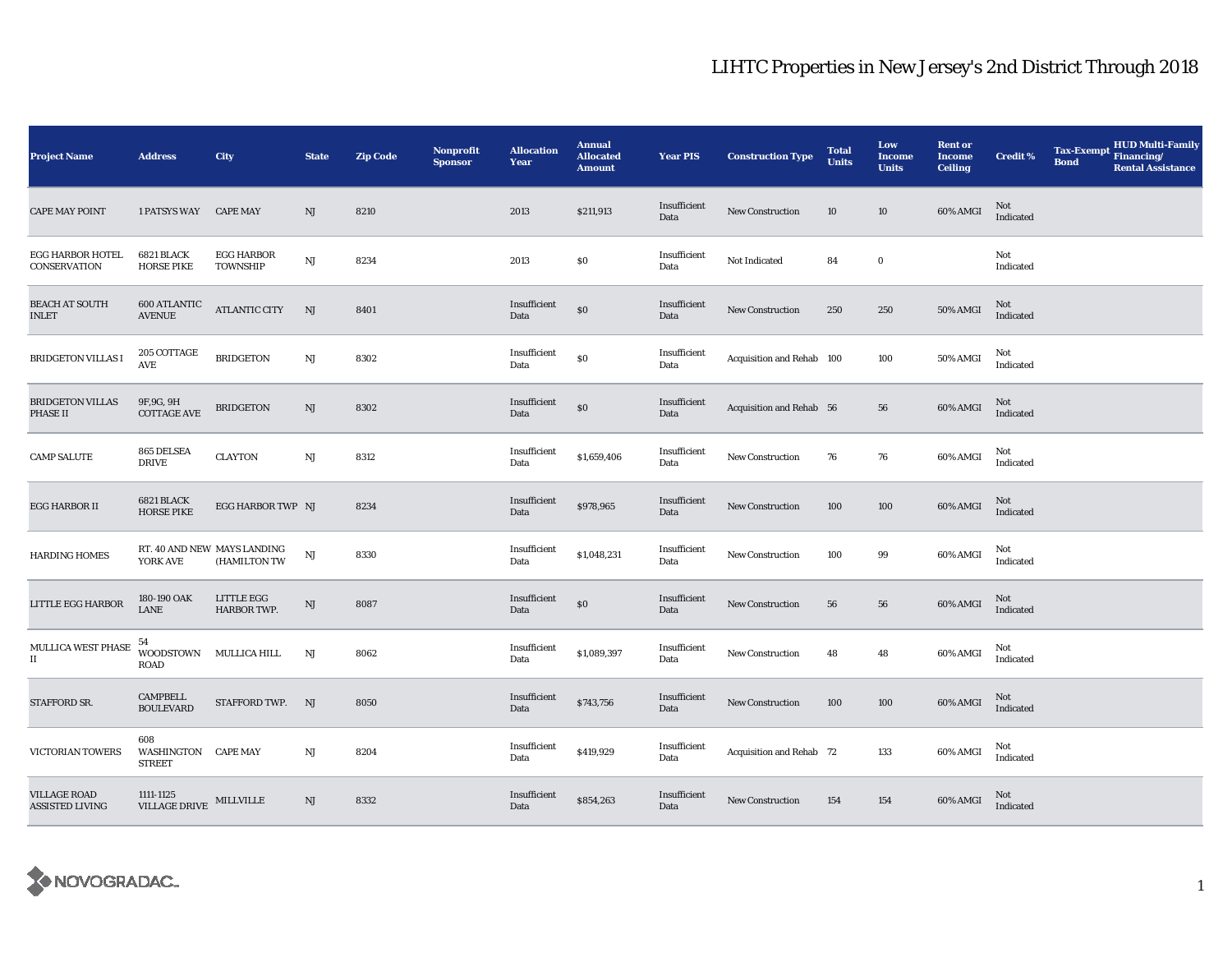| <b>Project Name</b>                                                  | <b>Address</b>                                     | City                                                         | <b>State</b> | <b>Zip Code</b> | <b>Nonprofit</b><br><b>Sponsor</b> | <b>Allocation</b><br>Year | <b>Annual</b><br><b>Allocated</b><br><b>Amount</b> | <b>Year PIS</b>      | <b>Construction Type</b>        | <b>Total</b><br><b>Units</b> | Low<br><b>Income</b><br><b>Units</b> | <b>Rent or</b><br><b>Income</b><br><b>Ceiling</b> | <b>Credit %</b>         | <b>HUD Multi-Family</b><br><b>Tax-Exempt</b><br>Financing/<br><b>Bond</b><br><b>Rental Assistance</b> |
|----------------------------------------------------------------------|----------------------------------------------------|--------------------------------------------------------------|--------------|-----------------|------------------------------------|---------------------------|----------------------------------------------------|----------------------|---------------------------------|------------------------------|--------------------------------------|---------------------------------------------------|-------------------------|-------------------------------------------------------------------------------------------------------|
| <b>VISIONS AT ABSECON</b>                                            | 3 SCHOOL VIEW<br><b>DRIVE</b>                      | <b>ABSECON</b>                                               | $\rm{NJ}$    | 8201            |                                    | Insufficient<br>Data      | \$350,902                                          | Insufficient<br>Data | <b>New Construction</b>         | 36                           | 36                                   | 60% AMGI                                          | Not<br>Indicated        |                                                                                                       |
| VISIONS AT ABSECON 3 SCHOOL VIEW ABSECON<br>AFFORDABLE HOUSING DRIVE |                                                    |                                                              | $\rm{NJ}$    | 8201            |                                    | Insufficient<br>Data      | \$265,642                                          | Insufficient<br>Data | <b>New Construction</b>         | 24                           | 24                                   | 60% AMGI                                          | <b>Not</b><br>Indicated |                                                                                                       |
| <b>BUENA TERRACE</b><br><b>APARTMENTS</b>                            | 100<br><b>SUMMERSET</b><br><b>AVENUE</b>           | <b>BUENA BORO</b>                                            | NJ           | 8341            | No                                 | 1990                      | \$65,159                                           | 1990                 | <b>New Construction</b>         | 36                           | 36                                   | 60% AMGI                                          | Not<br>Indicated        | No                                                                                                    |
| 516 DOCK STREET                                                      | <b>516 DOCK</b><br><b>STREET</b>                   | MILLVILLE                                                    | NJ           | 8332            |                                    | Insufficient<br>Data      | \$5,927                                            | 1991                 | <b>Acquisition and Rehab 3</b>  |                              | $\mathbf{3}$                         | 60% AMGI                                          | Not<br>Indicated        |                                                                                                       |
| <b>MARINA CLUB APTS</b>                                              | 655 ABSECON<br><b>BLVD</b>                         | <b>ATLANTIC CITY</b>                                         | NJ           | 8401            | No                                 | Insufficient<br>Data      | \$0                                                | 1993                 | Not Indicated                   | 161                          | 107                                  |                                                   | Not<br>Indicated        | No                                                                                                    |
| <b>46 NORTH</b><br>CONNECTICUT AVENUE                                | <b>46 NORTH</b><br><b>AVENUE</b>                   | CONNECTICUT ATLANTIC CITY                                    | NJ           | 8401            |                                    | Insufficient<br>Data      | \$120,136                                          | 1993                 | <b>Acquisition and Rehab 13</b> |                              | 13                                   | 60% AMGI                                          | Not<br>Indicated        |                                                                                                       |
| 105 WEST DECATUR<br><b>AVENUE, AANDB</b>                             | <b>105 WEST</b><br><b>DECATUR</b><br><b>AVENUE</b> | PLEASANTVILLE<br><b>CITY</b>                                 | NJ           | 8232            |                                    | Insufficient<br>Data      | $\$0$                                              | 1994                 | Acquisition and Rehab 2         |                              | $\boldsymbol{2}$                     | 60% AMGI                                          | Not<br>Indicated        |                                                                                                       |
| HOPEWELL PLACE<br>SENIOR APARTMENTS                                  | <b>40 OLD</b><br>STAGECOACH<br><b>ROAD</b>         | <b>BRIDGETON</b>                                             | NJ           | 8302            | $\mathbf{N}\mathbf{o}$             | 1997                      | \$945,790                                          | 1998                 | Acquisition and Rehab 92        |                              | 92                                   |                                                   | 60% AMGI TCEP only No   |                                                                                                       |
| COUNTRYSIDE<br>VILLAGE I #725                                        | 99 DEERFIELD<br>DR                                 | <b>SEABROOK</b>                                              | NJ           | 08302-4271      | $\rm No$                           | 2004                      | \$0                                                | 2006                 | Not Indicated                   | 100                          | $\bf{0}$                             |                                                   | TCEP only No            |                                                                                                       |
| LITC#747 SALEM<br><b>SENIOR VILLAGE</b>                              | 2 HIRES AVE                                        | <b>SALEM</b>                                                 | NJ           | 08079-1402      | $\rm No$                           | 2004                      | \$930,174                                          | 2006                 | Acquisition and Rehab 64        |                              | $\bf{0}$                             |                                                   | TCEP only No            |                                                                                                       |
| <b>NEW HOPE</b><br><b>COMMUNITY PHASE I</b><br>#740                  |                                                    | $301\,$ WOODLAND<br>PLEASANTVILLE $\quad$ NJ AVE 8609 II YES |              | 08232-2104      | $\rm No$                           | Insufficient<br>Data      | \$0                                                | 2006                 | Not Indicated                   | 57                           | $\bf{0}$                             |                                                   | TCEP only No            |                                                                                                       |
| <b>RIVERWALK SENIOR</b><br><b>APARTMENTS #677</b>                    | 17 W BROAD ST BRIDGETON                            |                                                              | NJ           | 08302-2564      | $\rm No$                           | 2004                      | \$1,070,216                                        | 2006                 | <b>New Construction</b>         | 80                           | $\bf{0}$                             |                                                   | TCEP only No            |                                                                                                       |
| <b>COUNTRYSIDE</b><br>VILLAGE<br>REDEVELOPMENT -<br><b>PHASE I</b>   | ROAD                                               | 766 PARSONAGE UPPER DEERFIELD $_{\text{NJ}}$<br>TWP.         |              | 8302            |                                    | Insufficient<br>Data      | \$1,800,000                                        | 2006                 | <b>New Construction</b>         | 100                          | 100                                  | 60% AMGI                                          | Not<br>Indicated        |                                                                                                       |

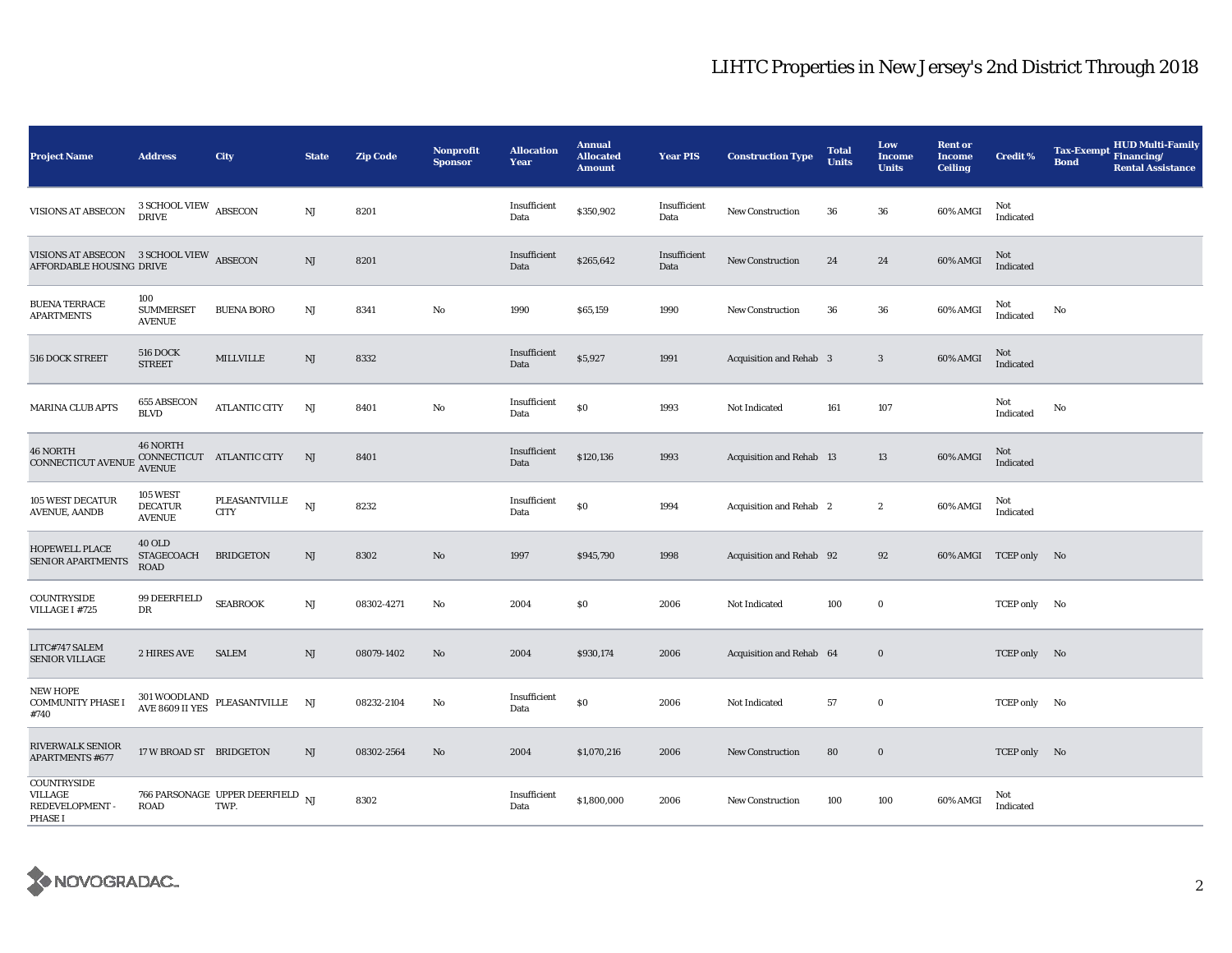| <b>Project Name</b>                                                | <b>Address</b>                                                    | City                                                 | <b>State</b> | <b>Zip Code</b> | <b>Nonprofit</b><br><b>Sponsor</b> | <b>Allocation</b><br>Year | <b>Annual</b><br><b>Allocated</b><br><b>Amount</b> | <b>Year PIS</b> | <b>Construction Type</b> | <b>Total</b><br><b>Units</b> | Low<br>Income<br><b>Units</b> | <b>Rent or</b><br><b>Income</b><br><b>Ceiling</b> | <b>Credit %</b>       | <b>HUD Multi-Family</b><br><b>Tax-Exempt</b><br>Financing/<br><b>Bond</b><br><b>Rental Assistance</b> |
|--------------------------------------------------------------------|-------------------------------------------------------------------|------------------------------------------------------|--------------|-----------------|------------------------------------|---------------------------|----------------------------------------------------|-----------------|--------------------------|------------------------------|-------------------------------|---------------------------------------------------|-----------------------|-------------------------------------------------------------------------------------------------------|
| <b>KENT STREET</b><br><b>HOUSING</b>                               | 11 KENT<br><b>AVENUE</b>                                          | PENNSVILLE TWP. NJ                                   |              | 8070            | No                                 | 2005                      | \$471,035                                          | 2007            | <b>New Construction</b>  | 101                          | 101                           |                                                   | 60% AMGI TCEP only No |                                                                                                       |
| BRIDGETON HOPE VI<br><b>PHASE IV</b>                               | <b>8 N ST</b>                                                     | <b>BRIDGETON</b>                                     | NJ           | 8302            | No                                 | 2005                      | \$934,283                                          | 2007            | <b>New Construction</b>  | 50                           | 50                            |                                                   | 60% AMGI TCEP only No |                                                                                                       |
| PLEASANTVILLE V                                                    | AVE                                                               | $301\,$ WOODLAND $\,$ PLEASANTVILLE $\,$ NJ          |              | 8232            | No                                 | 2005                      | \$1,027,346                                        | 2007            | New Construction         | 57                           | $\bf{0}$                      |                                                   | TCEP only No          |                                                                                                       |
| <b>NEW HOPE</b><br><b>COMMUNITY PHASE II AVENUE</b>                |                                                                   | 400 WOODLAND PLEASANTVILLE<br><b>CITY</b>            | NJ           | 8232            | No                                 | Insufficient<br>Data      | \$1,027,347                                        | 2007            | <b>New Construction</b>  | 71                           | 71                            |                                                   | 60% AMGI TCEP only No |                                                                                                       |
| LITC#06909<br><b>COUNTRYSIDE</b><br><b>VILLAGE PHASE II</b>        | 99 DEERFIELD<br><b>DRIVE 766</b><br>PARSONAGE RD<br>(DRIV ADDRES) | <b>SEABROOK</b>                                      | NJ           | 08302-4233      | No                                 | 2006                      | \$1,799,999                                        | 2007            | <b>New Construction</b>  | 90                           | $\bf{0}$                      |                                                   | TCEP only No          |                                                                                                       |
| <b>NEW HOPE</b><br><b>COMMUNITY PHASE II AVE 8609 7B</b><br>#05902 | 301 WOODLAND<br>(YES)                                             | PLEASANTVILLE                                        | NJ           | 08232-2104      | No                                 | Insufficient<br>Data      | $\$0$                                              | 2007            | Not Indicated            | 71                           | $\bf{0}$                      |                                                   | TCEP only No          |                                                                                                       |
| BRIDGETON COMMONS 76 LAKEVIEW<br><b>PHASE IV</b>                   | <b>AVENUE</b>                                                     | <b>BRIDGETON</b>                                     | NJ           | 8302            |                                    | Insufficient<br>Data      | \$1,131,141                                        | 2007            | <b>New Construction</b>  | 50                           | 50                            | 60% AMGI                                          | Not<br>Indicated      |                                                                                                       |
| COUNTRYSIDE<br>VILLAGE<br>REDEVELOPMENT<br><b>PHASE II</b>         | <b>ROAD</b>                                                       | 766 PARSONAGE UPPER DEERFIELD $_{\text{NJ}}$<br>TWP. |              | 8302            |                                    | Insufficient<br>Data      | \$1,800,000                                        | 2007            | <b>New Construction</b>  | 90                           | 90                            | 60% AMGI                                          | Not<br>Indicated      |                                                                                                       |
| <b>ROYAL OAKS</b><br><b>APARTMENTS</b>                             | 259 PINEBROOK MANTUA TWP.<br><b>DRIVE</b>                         |                                                      | NJ           | 8051            | No                                 | 2006                      | \$853,877                                          | 2008            | New Construction         | 58                           | 58                            | <b>50% AMGI</b>                                   | Not<br>Indicated      | No                                                                                                    |
| <b>BUENA GARDENS</b><br>SENIOR APARTMENTS                          | 115 WEST<br><b>PACIFIC</b><br><b>AVENUE</b>                       | <b>BUENA BORO</b>                                    | NJ           | 8341            | No                                 | Insufficient<br>Data      | \$435,700                                          | 2008            | <b>New Construction</b>  | 78                           | 77                            | 60% AMGI                                          | Not<br>Indicated      | No                                                                                                    |
| <b>GLASSTOWN</b><br>RESIDENCE AT RIVER<br><b>PARK</b>              | 324 S SECOND<br><b>ST</b>                                         | MILLVILLE                                            | NJ           | 8332            | No                                 | 2006                      | \$1,151,015                                        | 2008            | Acquisition and Rehab 73 |                              | $\bf{0}$                      |                                                   | Not<br>Indicated      | No                                                                                                    |
| BRIDGETON HOPE VI<br><b>PHASE V</b>                                | 278 COHANSEY<br>${\rm ST}$                                        | <b>BRIDGETON</b>                                     | NJ           | 8302            | No                                 | Insufficient<br>Data      | \$0                                                | 2008            | <b>New Construction</b>  | 23                           | $\bf{0}$                      |                                                   | Not<br>Indicated      | No                                                                                                    |
| <b>VINELAND GARDENS</b>                                            | 775 S. 7TH<br><b>STREET</b>                                       | <b>VINELAND CITY</b>                                 | NJ           | 8360            | No                                 | Insufficient<br>Data      | \$224,664                                          | 2008            | Acquisition and Rehab 76 |                              | 76                            |                                                   | 60% AMGI TCEP only No |                                                                                                       |

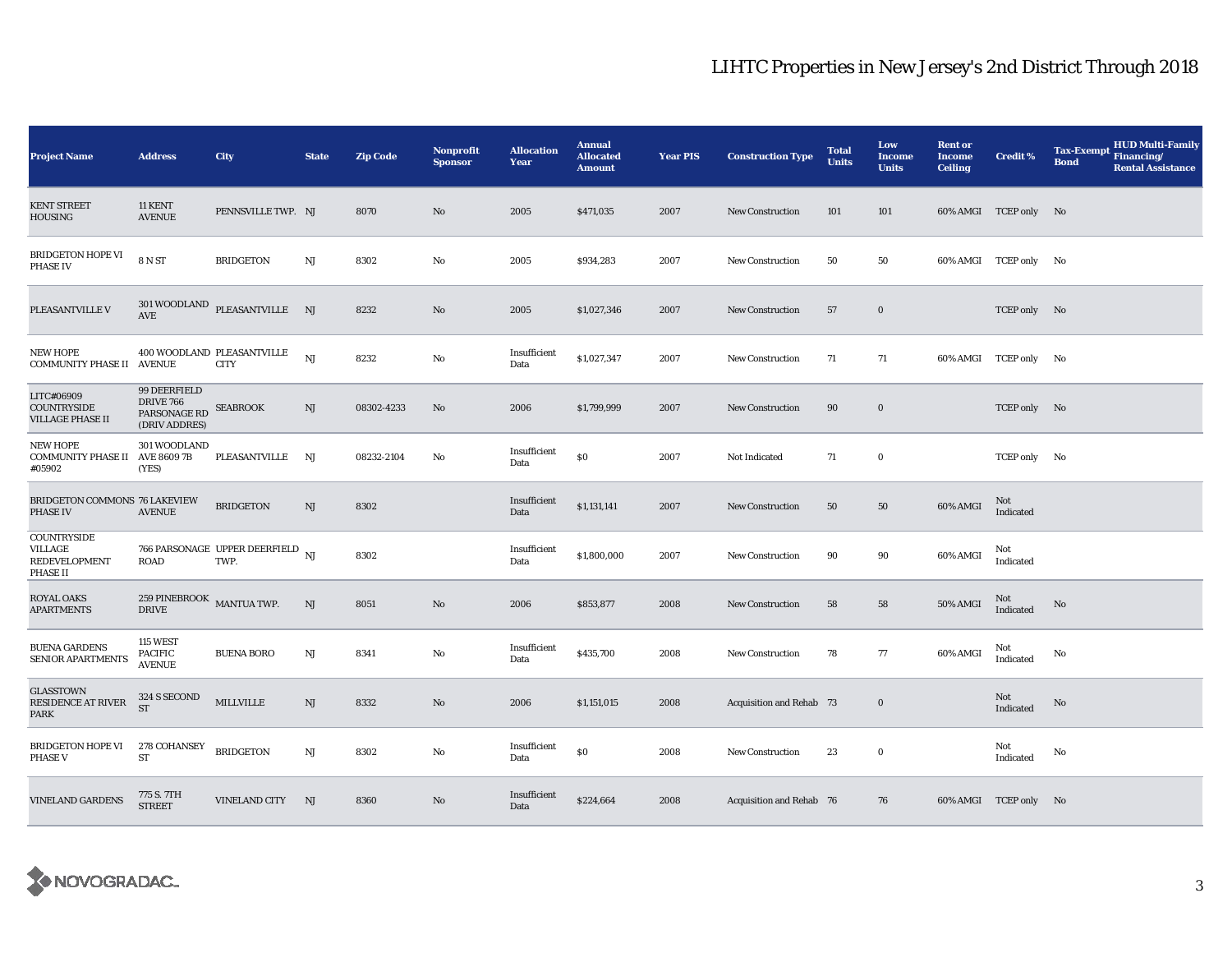| <b>Project Name</b>                                                           | <b>Address</b>                                        | <b>City</b>                       | <b>State</b>           | <b>Zip Code</b> | Nonprofit<br><b>Sponsor</b> | <b>Allocation</b><br>Year | <b>Annual</b><br><b>Allocated</b><br><b>Amount</b> | <b>Year PIS</b> | <b>Construction Type</b>  | <b>Total</b><br><b>Units</b> | Low<br><b>Income</b><br><b>Units</b> | <b>Rent or</b><br><b>Income</b><br><b>Ceiling</b> | <b>Credit %</b>       | <b>HUD Multi-Family</b><br><b>Tax-Exempt</b><br>Financing/<br><b>Bond</b><br><b>Rental Assistance</b> |
|-------------------------------------------------------------------------------|-------------------------------------------------------|-----------------------------------|------------------------|-----------------|-----------------------------|---------------------------|----------------------------------------------------|-----------------|---------------------------|------------------------------|--------------------------------------|---------------------------------------------------|-----------------------|-------------------------------------------------------------------------------------------------------|
| LITC#06910 -<br>COUNTRYSIDE<br>VILLAGE PHASE III                              | 99 DEERFIELD<br>DR 766<br>PARSONAGE<br>RD/8609 II YES | <b>SEABROOK</b>                   | NJ                     | 08302-4271      | No                          | 2006                      | \$1,800,000                                        | 2008            | New Construction          | 93                           | $\bf{0}$                             |                                                   | TCEP only No          |                                                                                                       |
| LITC#06914 ROYAL<br>OAKS APPARTMENTS                                          | 259 PINE BROOK MANTUA<br>${\rm DR}$                   |                                   | $\rm{NJ}$              | 08051-2134      | $\mathbf{No}$               | 2006                      | \$708,705                                          | 2008            | New Construction          | 58                           | $\bf{0}$                             |                                                   | TCEP only No          |                                                                                                       |
| LITC#06915<br>BRIDGETON HOPE VI,<br><b>PHASE V</b>                            | <b>76 LAKEVIEW</b><br>$\operatorname{\mathbf{AVE}}$   | <b>BRIDGETON</b>                  | NJ                     | 08302-1755      | $\mathbf{No}$               | Insufficient<br>Data      | $\$0$                                              | 2008            | Not Indicated             | 23                           | $\bf{0}$                             |                                                   | TCEP only No          |                                                                                                       |
| LITC#739 BUENA<br><b>GARDENS SENIO</b>                                        | 114 W ARCTIC<br>AVE                                   | <b>MINOTOLA</b>                   | $\rm{NJ}$              | 08341-1152      | No                          | Insufficient<br>Data      | \$435,700                                          | 2008            | <b>New Construction</b>   | 78                           | $\bf{0}$                             |                                                   | TCEP only No          |                                                                                                       |
| MILLVILLE SENIOR<br><b>HOUSING #06908</b>                                     | 324 S 2ND ST                                          | MILLVILLE                         | $_{\rm NJ}$            | 08332-4208      | No                          | Insufficient<br>Data      | \$0                                                | 2008            | Not Indicated             | 73                           | $\bf{0}$                             |                                                   | TCEP only No          |                                                                                                       |
| <b>VINELAND GARDENS</b><br>#0841                                              | 775 S 6TH ST                                          | <b>VINELAND</b>                   | $\rm{NJ}$              | 08360-5646      | No                          | Insufficient<br>Data      | \$0                                                | 2008            | Not Indicated             | 76                           | $\bf{0}$                             |                                                   | TCEP only No          |                                                                                                       |
| <b>WHISPERING WATERS</b><br><b>APARTMENTS - PHASE</b><br>$\scriptstyle\rm II$ | 469 GRIEVES<br><b>PARKWAY</b>                         | <b>SALEM CITY</b>                 | $_{\rm NJ}$            | 8079            | $\mathbf{No}$               | 2007                      | \$1,800,000                                        | 2008            | Acquisition and Rehab 140 |                              | 138                                  |                                                   | 60% AMGI TCEP only No |                                                                                                       |
| PLYMOUTH PLACE<br><b>APARTMENTS</b>                                           | 100 BLUEBERRY HAMMONTON<br><b>COURT</b>               | TOWN                              | $\rm{NJ}$              | 8037            | $\rm No$                    | 1999                      | \$1,237,994                                        | 2000            | <b>New Construction</b>   | 128                          | 127                                  |                                                   | 50% AMGI TCEP only No |                                                                                                       |
| PENNS GROVE<br><b>APARTMENTS</b>                                              | 1 HELMS COVE<br><b>LANE</b>                           | <b>PENNS GROVE</b><br><b>BORO</b> | $\mathbf{N}\mathbf{J}$ | 8069            | $\mathbf{No}$               | 2002                      | \$252,577                                          | 2002            | Acquisition and Rehab 144 |                              | 144                                  |                                                   | 60% AMGI TCEP only No |                                                                                                       |
| SPRING MILL                                                                   | 101 WALNUT<br><b>LANE</b>                             | HARRISON TWP. NJ                  |                        | 8062            | $\mathbf{No}$               | 2000                      | \$716,368                                          | 2002            | <b>New Construction</b>   | 94                           | 93                                   | 60% AMGI                                          | Not<br>Indicated      | No                                                                                                    |
| <b>SALEM HISTORIC</b><br>HOMES                                                | 90 CARPENTER<br><b>ST</b>                             | <b>SALEM</b>                      | NJ                     | 8079            | $\mathbf{No}$               | 2001                      | \$557,043                                          | 2003            | <b>New Construction</b>   | 62                           | $\bf{0}$                             |                                                   | Not<br>Indicated      | No                                                                                                    |
| <b>BALTIC PLAZA</b><br><b>APARTMENTS</b>                                      | 1313 BALTIC<br><b>AVENUE</b>                          | <b>ATLANTIC CITY</b>              | NJ                     | 8401            | $\mathbf{No}$               | Insufficient<br>Data      | \$487,076                                          | 2003            | Acquisition and Rehab 169 |                              | 169                                  |                                                   | 60% AMGI TCEP only No |                                                                                                       |
| LITC#661 SALEM<br><b>HISTORIC HOMES</b>                                       | 90 CARPENTER<br>ST                                    | <b>SALEM</b>                      | $\rm{NJ}$              | 08079-1358      | No                          | Insufficient<br>Data      | \$0                                                | 2003            | Not Indicated             | 62                           | $\bf{0}$                             |                                                   | TCEP only No          |                                                                                                       |

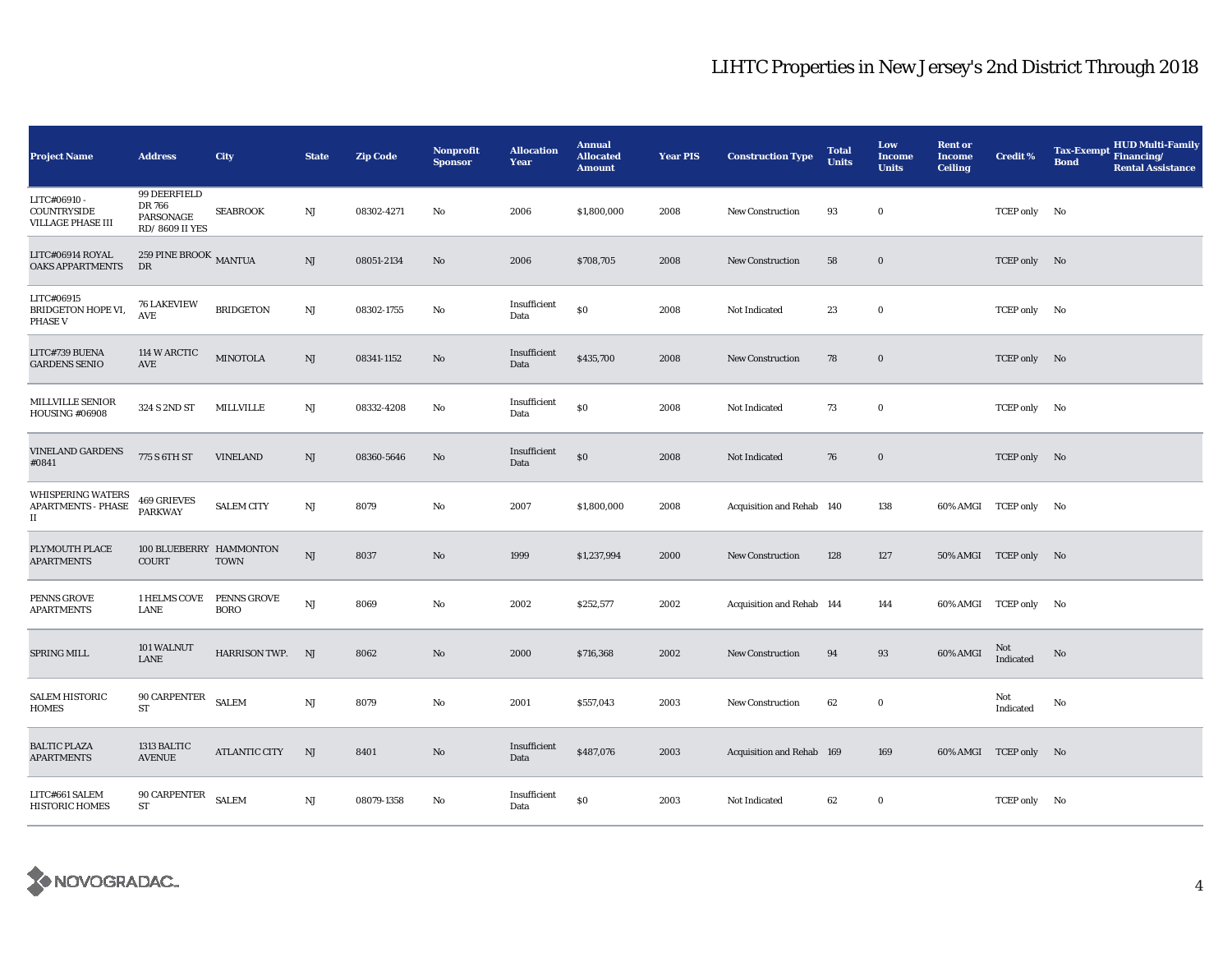| <b>Project Name</b>                                                              | <b>Address</b>                          | City                                           | <b>State</b>           | <b>Zip Code</b> | Nonprofit<br><b>Sponsor</b> | <b>Allocation</b><br>Year | <b>Annual</b><br><b>Allocated</b><br><b>Amount</b> | <b>Year PIS</b> | <b>Construction Type</b> | <b>Total</b><br><b>Units</b> | Low<br><b>Income</b><br><b>Units</b> | <b>Rent or</b><br><b>Income</b><br><b>Ceiling</b> | <b>Credit %</b>       | <b>HUD Multi-Family</b><br><b>Tax-Exempt</b><br>Financing/<br><b>Bond</b><br><b>Rental Assistance</b> |
|----------------------------------------------------------------------------------|-----------------------------------------|------------------------------------------------|------------------------|-----------------|-----------------------------|---------------------------|----------------------------------------------------|-----------------|--------------------------|------------------------------|--------------------------------------|---------------------------------------------------|-----------------------|-------------------------------------------------------------------------------------------------------|
| LITC#671 SALEM<br><b>HISTORIC HOMES</b><br>PHASE II                              | 90 CARPENTER<br>$\operatorname{ST}$     | <b>SALEM</b>                                   | $\mathbf{N}\mathbf{J}$ | 08079-1358      | $\mathbf{No}$               | Insufficient<br>Data      | \$0                                                | 2003            | Not Indicated            | 41                           | $\bf{0}$                             |                                                   | TCEP only No          |                                                                                                       |
| <b>SALEM HISTORIC</b><br><b>HOMES PHASE II</b>                                   | 77 CARPENTER<br><b>STREET</b>           | <b>SALEM CITY</b>                              | $\rm{NJ}$              | 8079            | No                          | Insufficient<br>Data      | \$592,283                                          | 2003            | Acquisition and Rehab 41 |                              | 41                                   | <b>50% AMGI</b>                                   | TCEP only No          |                                                                                                       |
| <b>SALEM HISTORIC</b><br><b>HOMES PHASE I</b>                                    | 90 CARPENTER<br><b>STREET</b>           | <b>SALEM CITY</b>                              | $\rm{NJ}$              | 8079            |                             | Insufficient<br>Data      | \$595,893                                          | 2003            | Acquisition and Rehab 63 |                              | 63                                   | 50% AMGI                                          | Not<br>Indicated      |                                                                                                       |
| <b>CARNEYS POINT</b><br>SENIOR APARTMENTS DUPONT ROAD TWP.                       | 44 SOUTH                                | <b>CARNEYS POINT</b>                           | NJ                     | 8069            | No                          | 2002                      | \$564,346                                          | 2004            | <b>New Construction</b>  | 99                           | 99                                   | 60% AMGI                                          | Not<br>Indicated      | No                                                                                                    |
| <b>DELSEA VILLAGE</b>                                                            | 2223 S. 2ND<br><b>STREET</b>            | <b>MILLVILLE</b>                               | NJ                     | 8332            | $\mathbf{N}\mathbf{o}$      | 2004                      | \$220,960                                          | 2004            | <b>New Construction</b>  | 100                          | 100                                  |                                                   | Not<br>Indicated      | No                                                                                                    |
| <b>CARNEY'S POINT</b><br>SENIOR LITC# 639                                        |                                         | 44 S DUPONT RD CARNEYS POINT                   | NJ                     | 08069-2298      | No                          | Insufficient<br>Data      | \$282,172                                          | 2004            | New Construction         | 99                           | $\bf{0}$                             |                                                   | TCEP only No          |                                                                                                       |
| <b>OAKVIEW</b><br><b>APARTMENTS</b>                                              | <b>1701 EAST</b><br><b>BROAD STREET</b> | MILLVILLE                                      | NJ                     | 8332            | No                          | Insufficient<br>Data      | \$573,520                                          | 2004            | <b>New Construction</b>  | 210                          | 210                                  |                                                   | 60% AMGI TCEP only No |                                                                                                       |
| <b>BRIDGETON HOPE VI</b><br><b>PHASE I</b>                                       | <b>76 LAKEVIEW</b><br><b>AVENUE</b>     | <b>BRIDGETON</b>                               | NJ                     | 8302            | No                          | 2003                      | \$1,882,586                                        | 2005            | New Construction         | 114                          | 113                                  | 60% AMGI                                          | Not<br>Indicated      | No                                                                                                    |
| <b>CLAYTON PROVIDENCE 927 DELSEA</b><br>HOUSE                                    | <b>DRIVE</b>                            | <b>CLAYTON</b>                                 | $\rm{NJ}$              | 8312            | $\mathbf{No}$               | 2005                      | \$406,769                                          | 2005            | <b>New Construction</b>  | 101                          | 101                                  | 60% AMGI                                          | Not<br>Indicated      | No                                                                                                    |
| <b>BRIDGETON HOPE VI</b><br>PHASE I #668                                         | <b>76 LAKEVIEW</b><br>AVE               | <b>BRIDGETON</b>                               | $\rm{NJ}$              | 08302-1755      | No                          | Insufficient<br>Data      | \$0                                                | 2005            | Not Indicated            | 114                          | $\bf{0}$                             |                                                   | TCEP only No          |                                                                                                       |
| <b>NEW YORK AVENUE</b><br><b>APARTMENTS</b>                                      |                                         | $233$ NORTH NEW $\,$ ATLANTIC CITY YORK AVENUE | NJ                     | 8401            | $\rm No$                    | Insufficient<br>Data      | \$341,211                                          | 2005            | New Construction         | 150                          | 150                                  |                                                   | 60% AMGI TCEP only No |                                                                                                       |
| BRIDGETON COMMONS 278 COHANSEY<br><b>PHASE V</b>                                 | <b>STREET</b>                           | <b>BRIDGETON</b>                               | NJ                     | 8302            |                             | Insufficient<br>Data      | \$529,932                                          | 2008            | <b>New Construction</b>  | 23                           | 23                                   | 50% AMGI                                          | Not<br>Indicated      |                                                                                                       |
| <b>COUNTRYSIDE</b><br><b>VILLAGE</b><br><b>REDEVELOPMENT</b><br><b>PHASE III</b> | ROAD                                    | 766 PARSONAGE UPPER DEERFIELD NJ<br>TWP.       |                        | 8302            |                             | Insufficient<br>Data      | \$1,800,000                                        | 2008            | <b>New Construction</b>  | 93                           | 93                                   | 60% AMGI                                          | Not<br>Indicated      |                                                                                                       |

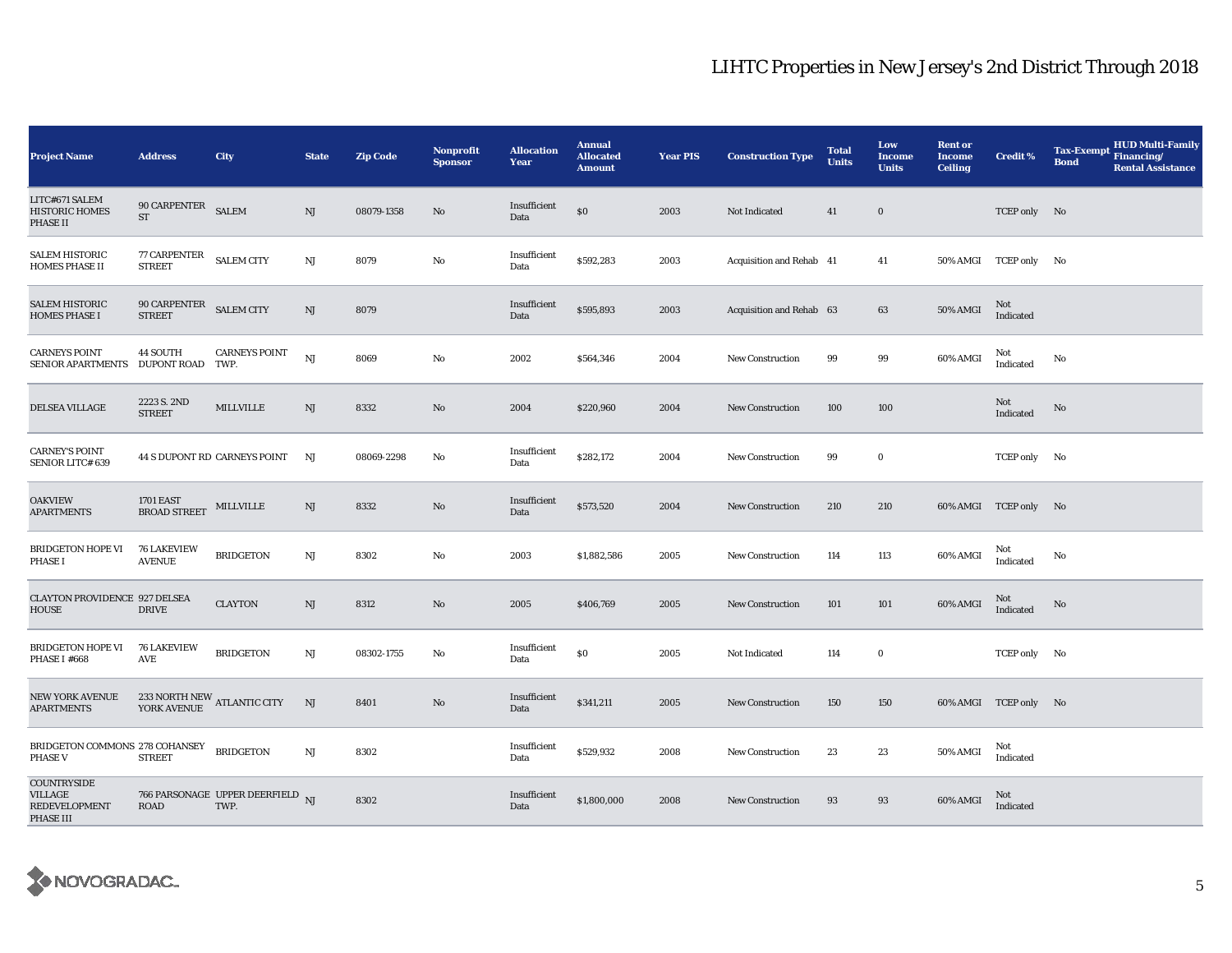| <b>Project Name</b>                                          | <b>Address</b>                                        | <b>City</b>                     | <b>State</b> | <b>Zip Code</b> | Nonprofit<br><b>Sponsor</b> | <b>Allocation</b><br><b>Year</b> | <b>Annual</b><br><b>Allocated</b><br><b>Amount</b> | <b>Year PIS</b> | <b>Construction Type</b>  | <b>Total</b><br><b>Units</b> | Low<br><b>Income</b><br><b>Units</b> | <b>Rent or</b><br><b>Income</b><br><b>Ceiling</b> | <b>Credit %</b>       | <b>HUD Multi-Family</b><br><b>Tax-Exempt</b><br>Financing/<br><b>Bond</b><br><b>Rental Assistance</b> |
|--------------------------------------------------------------|-------------------------------------------------------|---------------------------------|--------------|-----------------|-----------------------------|----------------------------------|----------------------------------------------------|-----------------|---------------------------|------------------------------|--------------------------------------|---------------------------------------------------|-----------------------|-------------------------------------------------------------------------------------------------------|
| MILLVILLE SENIOR<br>HOUSING                                  | 324 S 2ND<br><b>STREET</b>                            | MILLVILLE                       | $_{\rm NJ}$  | 8332            |                             | Insufficient<br>Data             | \$1,200,000                                        | 2008            | New Construction          | 74                           | 73                                   | 60% AMGI                                          | Not<br>Indicated      |                                                                                                       |
| TOWNHOUSE TERRACE 1400 ADAMS<br>EAST I                       | <b>COURT</b>                                          | <b>ATLANTIC CITY</b>            | NJ           | 8401            | No                          | Insufficient<br>Data             | \$175,296                                          | 2009            | Acquisition and Rehab 82  |                              | 80                                   |                                                   | 60% AMGI TCEP only No |                                                                                                       |
| <b>ATLANTIC MARINA</b>                                       | 818 NORTH<br>MARYLAND<br><b>AVENUE</b>                | <b>ATLANTIC CITY</b>            | NJ           | 8401            | No                          | Insufficient<br>Data             | \$664,441                                          | 2009            | Acquisition and Rehab 295 |                              | 287                                  |                                                   | 60% AMGI TCEP only No |                                                                                                       |
| <b>STAFFORD PARK</b>                                         | 255 MARKET<br><b>STREET</b>                           | STAFFORD TWP. NJ                |              | 8050            | No                          | 2008                             | \$1,942,503                                        | 2009            | <b>New Construction</b>   | 112                          | 112                                  |                                                   | 60% AMGI TCEP only No |                                                                                                       |
| <b>BAILEY CORNER</b>                                         | 10 BAILEY<br>STREET (A101)                            | PILESGROVE TWP. NJ<br>/ WOODSTO |              | 8098            | $\mathbf{No}$               | 2009                             | \$1,042,655                                        | 2010            | <b>New Construction</b>   | 90                           | 90                                   |                                                   | 60% AMGI TCEP only No |                                                                                                       |
| CONIFER VILLAGE AT 3805 BAYSHORE CAPE MAY<br><b>CAPE MAY</b> | <b>ROAD</b>                                           |                                 | NJ           | 8024            | No                          | 2009                             | \$1,750,000                                        | 2010            | <b>New Construction</b>   | 90                           | 90                                   |                                                   | 60% AMGI TCEP only No |                                                                                                       |
| WHISPERING WATERS I 469 GRIEVES                              |                                                       | <b>SALEM CITY</b>               | $_{\rm NJ}$  | 8079            | No                          | 2008                             | \$1,892,302                                        | 2010            | <b>New Construction</b>   | 120                          | 120                                  |                                                   | 60% AMGI TCEP only No |                                                                                                       |
| BAILEY CORNER #1482 10 BAILEY ST                             |                                                       | PILESGROVE                      | NJ           | 08098-1024      | No                          | Insufficient<br>Data             | \$0                                                | 2010            | Not Indicated             | 90                           | $\bf{0}$                             |                                                   | TCEP only No          |                                                                                                       |
| BAILEY CORNER #0905 10 BAILEY ST                             |                                                       | PILESGROVE                      | $_{\rm NJ}$  | 08098-1024      | No                          | 2009                             | \$1,042,655                                        | 2010            | <b>New Construction</b>   | 90                           | $\bf{0}$                             |                                                   | TCEP only No          |                                                                                                       |
| THE OAKS AT<br><b>WEATHERBY</b>                              | 1 OAKS DRIVE WOOLWICH                                 |                                 | NJ           | 8085            | $\mathbf{N}\mathbf{o}$      | 2010                             | \$2,250,000                                        | 2010            | New Construction          | 86                           | 85                                   |                                                   | 60% AMGI TCEP only No |                                                                                                       |
| <b>SEASHORE GARDENS</b>                                      | 22 WEST<br><b>ROAD</b>                                | JIMMIE LEEDS GALLOWAY TWP.      | NJ           | 8205            | No                          | 2010                             | \$120,000                                          | 2011            | <b>New Construction</b>   | 58                           | 58                                   |                                                   | 60% AMGI TCEP only No |                                                                                                       |
| THE VILLAGE AT<br><b>WOODSTOWN</b>                           | <b>BAILEY AND</b><br>WOODSTOWN<br><b>ALLOWAY ROAD</b> | <b>WOODSTOWN</b><br>TWP.        | $\rm{NJ}$    | 8098            | $\mathbf{N}\mathbf{o}$      | 2010                             | \$840,000                                          | 2011            | <b>New Construction</b>   | 60                           | 60                                   |                                                   | 60% AMGI TCEP only No |                                                                                                       |
| SOUTH THIRD STREET                                           | $101$ SOUTH THIRD STREET $\quad$ MILLVILLE            |                                 | NJ           | 8332            | No                          | 1990                             | \$6,207                                            | 2012            | Acquisition and Rehab 6   |                              | $\overline{4}$                       | 60% AMGI                                          | Not<br>Indicated      | No                                                                                                    |

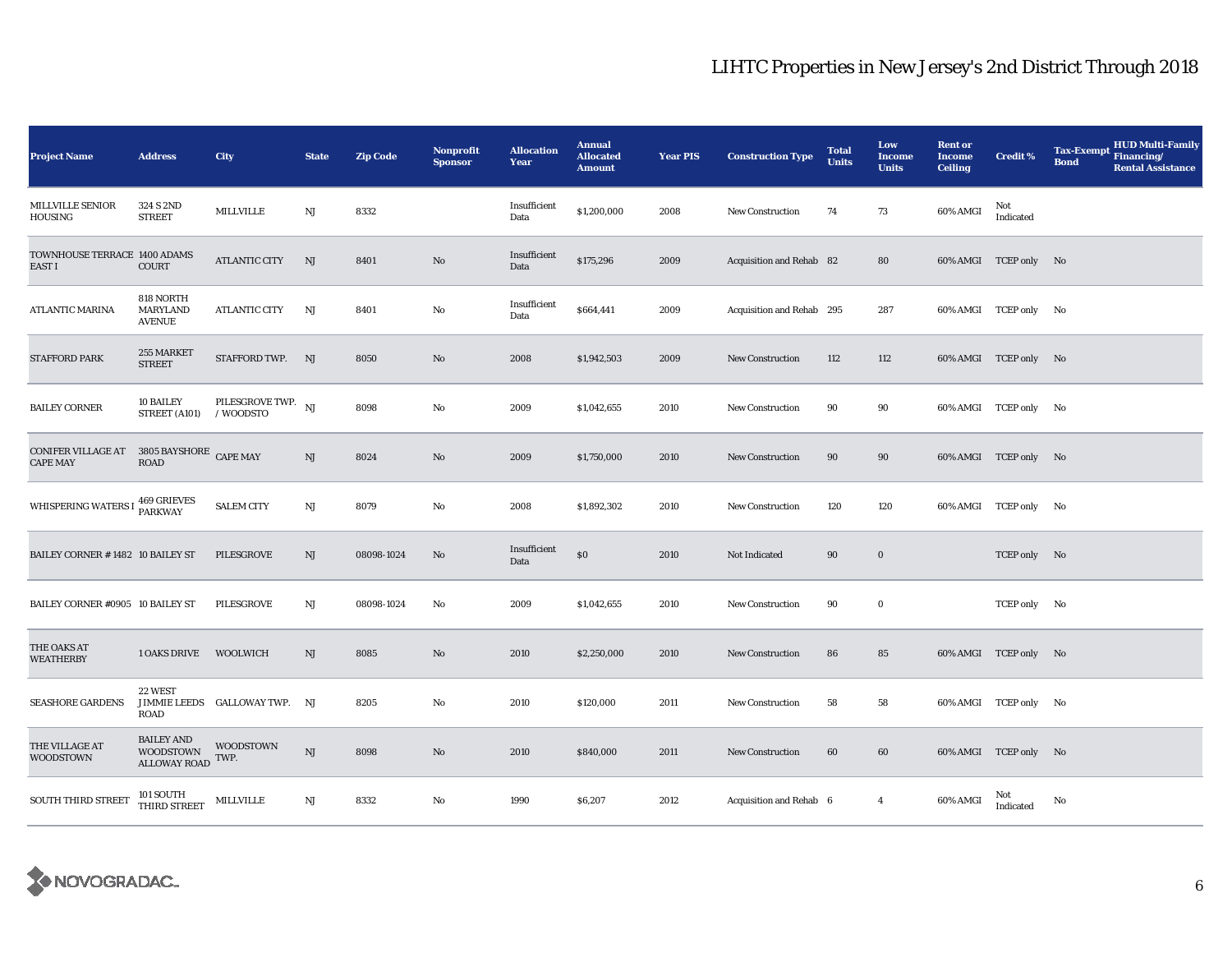| <b>Project Name</b>                            | <b>Address</b>                             | <b>City</b>                               | <b>State</b>           | <b>Zip Code</b> | Nonprofit<br><b>Sponsor</b> | <b>Allocation</b><br>Year | <b>Annual</b><br><b>Allocated</b><br><b>Amount</b> | <b>Year PIS</b> | <b>Construction Type</b>              | <b>Total</b><br><b>Units</b> | Low<br><b>Income</b><br><b>Units</b> | <b>Rent or</b><br><b>Income</b><br><b>Ceiling</b> | <b>Credit %</b>       | <b>HUD Multi-Family</b><br><b>Tax-Exempt</b><br>Financing/<br><b>Bond</b><br><b>Rental Assistance</b> |
|------------------------------------------------|--------------------------------------------|-------------------------------------------|------------------------|-----------------|-----------------------------|---------------------------|----------------------------------------------------|-----------------|---------------------------------------|------------------------------|--------------------------------------|---------------------------------------------------|-----------------------|-------------------------------------------------------------------------------------------------------|
| <b>ROYAL TIMBERS</b>                           | <b>111 WILD OAKS</b><br>COURT              | LITTLE EGG<br>HARBOR TWP.                 | $\mathbf{N}\mathbf{J}$ | 8087            | $\mathbf{N}\mathbf{o}$      | 2013                      | \$653,069                                          | 2012            | New Construction                      | 103                          | 103                                  | 60% AMGI                                          | Not<br>Indicated      | No                                                                                                    |
| <b>BRIDGETON HOPE VI</b><br>PHASE III          | <b>76 LAKEVIEW</b><br><b>AVENUE</b>        | <b>BRIDGETON</b>                          | NJ                     | 8302            |                             | Insufficient<br>Data      | \$1,655,073                                        | 2005            | <b>New Construction</b>               | 97                           | 97                                   | 60% AMGI                                          | Not<br>Indicated      |                                                                                                       |
| <b>WALNUT MANOR</b>                            | 794 E. WALNUT<br>ROAD                      | VINELAND CITY                             | NJ                     | 8360            | $\mathbf{N}\mathbf{o}$      | 2006                      | \$189,070                                          | 2006            | Acquisition and Rehab 100             |                              | 100                                  |                                                   | 60% AMGI TCEP only No |                                                                                                       |
| NEW HOPE<br><b>COMMUNITY PHASE I</b>           | <b>AVENUE</b>                              | 301 WOODLAND PLEASANTVILLE<br><b>CITY</b> | NJ                     | 8232            | $\mathbf{No}$               | Insufficient<br>Data      | \$474,323                                          | 2006            | <b>New Construction</b>               | 57                           | 57                                   | 60% AMGI                                          | Not<br>Indicated      | No                                                                                                    |
| <b>SALEM SENIOR</b><br>VILLAGE                 | <b>155 WEST</b><br><b>BROADWAY</b>         | <b>SALEM CITY</b>                         | NJ                     | 8079            | $\mathbf{N}\mathbf{o}$      | 2004                      | \$930,175                                          | 2006            | Both New Construction 64<br>and $A/R$ |                              | 64                                   | 60% AMGI                                          | Not<br>Indicated      | No                                                                                                    |
| RIVERWALK SENIOR<br><b>APARTMENTS</b>          | 17 W BROAD<br><b>STREET</b>                | <b>BRIDGETON</b>                          | $_{\rm NJ}$            | 8302            | No                          | 2004                      | \$1,070,217                                        | 2006            | Acquisition and Rehab 80              |                              | 80                                   | 60% AMGI                                          | Not<br>Indicated      | No                                                                                                    |
| PARVINS BRANCH                                 | 1171 EAST<br>WALNUT ROAD                   | <b>VINELAND CITY</b>                      | NJ                     | 8360            | No                          | 1991                      | \$172,037                                          | 2012            | New Construction                      | 24                           | 24                                   | 60% AMGI                                          | Not<br>Indicated      | No                                                                                                    |
| <b>MARINA BAY TOWERS</b>                       | <b>608 NEW YORK NORTH</b><br><b>AVENUE</b> | WILDWOOD CITY                             | NJ                     | 8260            | No                          | 1997                      | \$2,065,368                                        | 2012            | <b>New Construction</b>               | 141                          | 141                                  | 60% AMGI                                          | Not<br>Indicated      | No                                                                                                    |
| LIBERTY-DISSTON-<br><b>SCHOOL HOUSE APTS</b>   |                                            | 1519 BALTIC AVE ATLANTIC CITY             | NJ                     | 8401            | No                          | 1994                      | \$0                                                | 2012            | New Construction                      | 153                          | $\bf{0}$                             |                                                   | Not<br>Indicated      | No                                                                                                    |
| <b>KINGS WAY</b><br><b>APARTMENTS</b>          | 1 LORE DRIVE                               | <b>SWEDESBORO</b><br><b>BORO</b>          | NJ                     | 8085            | No                          | 1994                      | \$64,242                                           | 2012            | New Construction                      | 36                           | 36                                   | 60% AMGI                                          | Not<br>Indicated      | No                                                                                                    |
| ALOE VILLAGE III                               | <b>1311 ALOE</b><br><b>STREET</b>          | EGG HARBOR CITY NJ                        |                        | 8215            | $\mathbf{N}\mathbf{o}$      | 1991                      | \$60,341                                           | 2012            | <b>New Construction</b>               | 36                           | 36                                   | 60% AMGI                                          | Not<br>Indicated      | No                                                                                                    |
| 516 DOCK STEET                                 | 516 DOCK ST                                | <b>MILLVILLE</b>                          | $_{\rm NJ}$            | 8332            | $\mathbf{No}$               | 1991                      | \$0                                                | 2012            | New Construction                      | 3                            | $\bf{0}$                             |                                                   | Not<br>Indicated      | No                                                                                                    |
| 46 N CONNECTICUT AVE CONNECTICUT ATLANTIC CITY | 46 N<br>AVE                                |                                           | NJ                     | 8401            | $\mathbf{N}\mathbf{o}$      | 1991                      | \$0                                                | 2012            | Both New Construction 13<br>and $A/R$ |                              | $\bf{0}$                             |                                                   | Not<br>Indicated      | No                                                                                                    |

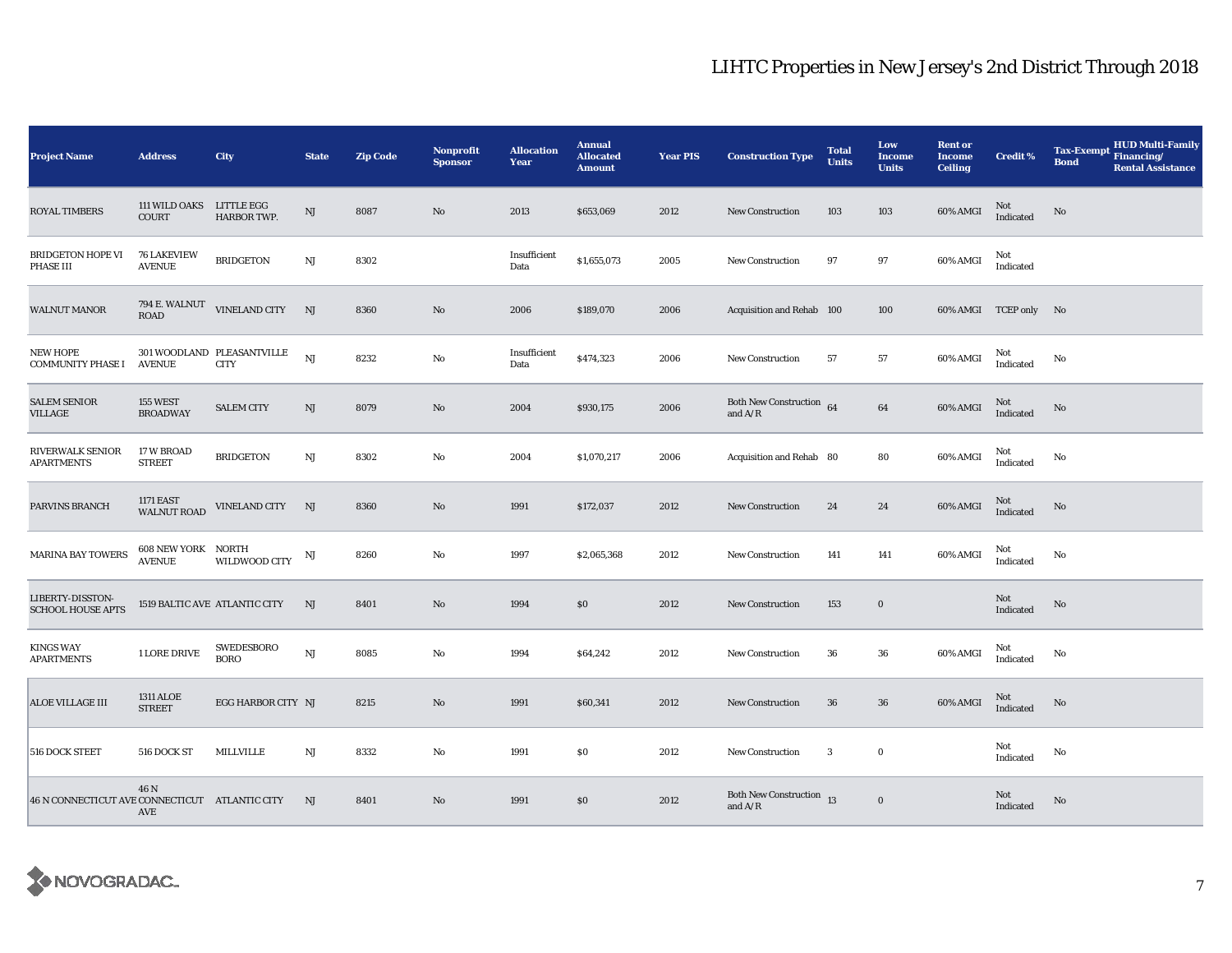| Project Name                                                                                                                   | <b>Address</b>                                              | City                                                 | <b>State</b> | <b>Zip Code</b> | <b>Nonprofit</b><br><b>Sponsor</b> | <b>Allocation</b><br>Year | <b>Annual</b><br><b>Allocated</b><br><b>Amount</b> | <b>Year PIS</b> | <b>Construction Type</b>                                                              | <b>Total</b><br><b>Units</b> | Low<br><b>Income</b><br><b>Units</b> | <b>Rent or</b><br><b>Income</b><br><b>Ceiling</b> | <b>Credit %</b>  | <b>HUD Multi-Family</b><br><b>Tax-Exempt</b><br>Financing/<br><b>Bond</b><br><b>Rental Assistance</b> |
|--------------------------------------------------------------------------------------------------------------------------------|-------------------------------------------------------------|------------------------------------------------------|--------------|-----------------|------------------------------------|---------------------------|----------------------------------------------------|-----------------|---------------------------------------------------------------------------------------|------------------------------|--------------------------------------|---------------------------------------------------|------------------|-------------------------------------------------------------------------------------------------------|
| 105 W DECATUR AVE                                                                                                              | AVE                                                         | $105\,\mathrm{W}\,\mathrm{DECATUR}$ PLEASANTVILLE NJ |              | 8232            | No                                 | 1993                      | \$0                                                | 2012            | Both New Construction $\,$ 2<br>and $\ensuremath{\mathrm{A}}/\ensuremath{\mathrm{R}}$ |                              | $\mathbf 0$                          |                                                   | Not<br>Indicated | No                                                                                                    |
| 105 W. DECATUR AVENU $\frac{105}{\text{AVE}}$ PLEASANTVILLE NJ                                                                 |                                                             |                                                      |              | 08232-3121      | No                                 | 2013                      | \$0                                                | 2012            | New Construction                                                                      | $\overline{2}$               | $\bf{0}$                             |                                                   | TCEP only No     |                                                                                                       |
| 46 N. CONNECTICUT AVI CONNECTICUT ATLANTIC CITY                                                                                | 46 N<br>AVE                                                 |                                                      | NJ           | 08401-5353      | No                                 | 2013                      | \$0                                                | 2012            | <b>New Construction</b>                                                               | 13                           | $\bf{0}$                             |                                                   | TCEP only No     |                                                                                                       |
| 516 DOCK STEET #283 516 DOCK ST                                                                                                |                                                             | <b>MILLVILLE</b>                                     | NJ           | 08332-2912      | No                                 | 2013                      | \$0                                                | 2012            | <b>New Construction</b>                                                               | $\boldsymbol{3}$             | $\bf{0}$                             |                                                   | TCEP only No     |                                                                                                       |
| ALOE VILLAGE III #299 1311 ALOE VLG                                                                                            |                                                             | EGG HARBOR CITY NJ                                   |              | 08215-1850      | No                                 | 2013                      | \$0                                                | 2012            | <b>New Construction</b>                                                               | 36                           | $\bf{0}$                             |                                                   | TCEP only No     |                                                                                                       |
| BUENA TERRACE APTS. <sup>1002</sup> W<br>SUMMER AVE                                                                            |                                                             | MINOTOLA                                             | NJ           | 08341-1019      | No                                 | 2013                      | \$0                                                | 2012            | <b>New Construction</b>                                                               | 36                           | $\bf{0}$                             |                                                   | TCEP only No     |                                                                                                       |
| CLAYTON PROVIDENCE 865 N DELSEA                                                                                                |                                                             | <b>CLAYTON</b>                                       | $\rm{NJ}$    | 08312-1028      | No                                 | 2013                      | \$0                                                | 2012            | <b>New Construction</b>                                                               | 103                          | $\bf{0}$                             |                                                   | TCEP only No     |                                                                                                       |
| DELSEA VILLAGE #718                                                                                                            | 2223 S 2ND ST 7B<br>II YES 8609                             |                                                      | NJ           | 08332-6229      | No                                 | 2013                      | \$0                                                | 2012            | <b>New Construction</b>                                                               | 100                          | $\bf{0}$                             |                                                   | TCEP only No     |                                                                                                       |
| KING'S WAY APTS. #328 1 LORE DR                                                                                                |                                                             | <b>SWEDESBORO</b>                                    | $_{\rm NJ}$  | 08085-1647      | No                                 | 2013                      | \$0                                                | 2012            | New Construction                                                                      | 36                           | $\bf{0}$                             |                                                   | TCEP only No     |                                                                                                       |
| MARINA BAY TOWERS # $\frac{608}{\text{AVE}}$ # 610 WILDWO                                                                      |                                                             | <b>WILDWOOD</b>                                      | NJ           | 08260-2867      | No                                 | 2013                      | \$0                                                | 2012            | New Construction                                                                      | 141                          | $\bf{0}$                             |                                                   | TCEP only No     |                                                                                                       |
| PARVINS BRANCH - #257 RD WALNUT VINELAND                                                                                       |                                                             |                                                      | $_{\rm NJ}$  | 08360-5076      | No                                 | 2013                      | \$0                                                | 2012            | <b>New Construction</b>                                                               | 24                           | $\bf{0}$                             |                                                   | TCEP only No     |                                                                                                       |
| $\begin{array}{ l l } \hline & \text{111 WILLD OAKS} \\ \text{ROYAL TIMBERS } \text{\#380} & \text{CT 8609 7B II} \end{array}$ | (YES)                                                       | LITTLE $\rm{EGG}$<br><b>HARBOR</b>                   | $_{\rm NJ}$  | 08087-3043      | No                                 | 2013                      | \$0                                                | 2012            | <b>New Construction</b>                                                               | 103                          | $\bf{0}$                             |                                                   | TCEP only No     |                                                                                                       |
| SOUTH THIRD STREET                                                                                                             | 101 SOUTH 3RD<br>STREET 610-612 MILLVILLE<br>THIRD DOCK ST. |                                                      | $_{\rm NJ}$  | 8332            | No                                 | 2013                      | S <sub>0</sub>                                     | 2012            | <b>New Construction</b>                                                               | 6                            | $\bf{0}$                             |                                                   | TCEP only No     |                                                                                                       |

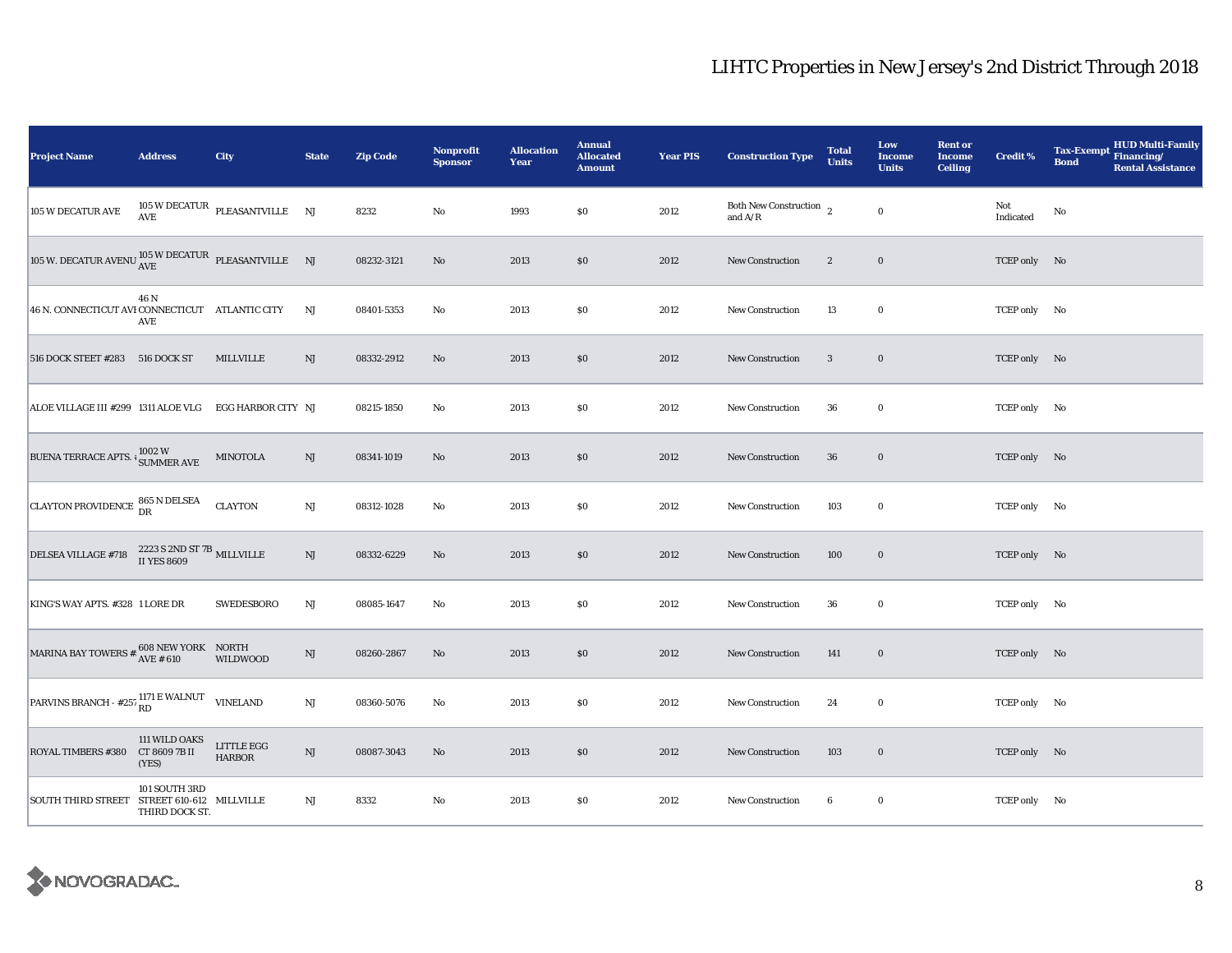| <b>Project Name</b>                                                                   | <b>Address</b>              | City                            | <b>State</b> | <b>Zip Code</b> | Nonprofit<br><b>Sponsor</b> | <b>Allocation</b><br>Year | <b>Annual</b><br><b>Allocated</b><br><b>Amount</b> | <b>Year PIS</b> | <b>Construction Type</b>  | <b>Total</b><br><b>Units</b> | Low<br>Income<br><b>Units</b> | <b>Rent or</b><br><b>Income</b><br><b>Ceiling</b> | <b>Credit %</b>       | <b>HUD Multi-Family</b><br><b>Tax-Exempt</b><br>Financing/<br><b>Bond</b><br><b>Rental Assistance</b> |  |
|---------------------------------------------------------------------------------------|-----------------------------|---------------------------------|--------------|-----------------|-----------------------------|---------------------------|----------------------------------------------------|-----------------|---------------------------|------------------------------|-------------------------------|---------------------------------------------------|-----------------------|-------------------------------------------------------------------------------------------------------|--|
| ST. PETER'S SENIOR HOU 25 W BLACK                                                     |                             | PLEASANTVILLE NJ                |              | 08232-2639      | No                          | Insufficient<br>Data      | \$699,994                                          | 2012            | New Construction          | 73                           | $\bf{0}$                      |                                                   | TCEP only No          |                                                                                                       |  |
| VILLAGE AT ST. PETERS $^{25}$ WEST BLACK PLEASANTVILLE $$\tt HORSE~PIKE$$ TWP.        |                             |                                 | NJ           | 8232            |                             | Insufficient<br>Data      | \$699,994                                          | 2012            | <b>New Construction</b>   | 73                           | 73                            | 60% AMGI                                          | Not<br>Indicated      |                                                                                                       |  |
| <b>BRIGANTINE HOMES</b>                                                               | 1062<br>BRIGANTINE<br>BLVD. | <b>ATLANTIC CITY</b>            | NJ           | 8401            | $\rm No$                    | Insufficient<br>Data      | \$543,370                                          | 2014            | Acquisition and Rehab 160 |                              | 160                           |                                                   | 60% AMGI TCEP only No |                                                                                                       |  |
| MULLICA WEST SUPPOR WOODSTOWN MULLICA HILL                                            | 58<br><b>RD</b>             |                                 | NJ           | 08062-9569      | No                          | 2014                      | \$1,178,111                                        | 2014            | Acquisition and Rehab 167 |                              | $\bf{0}$                      |                                                   | TCEP only No          |                                                                                                       |  |
| PENNY POINT PARK                                                                      | <b>AVENUE</b>               | 3115 HINGSTON EGG HARBOR TWP NJ |              | 8234            | No                          | Insufficient<br>Data      | \$558,737                                          | 2014            | Acquisition and Rehab 152 |                              | 152                           |                                                   | 60% AMGI TCEP only No |                                                                                                       |  |
| CAROLINA CRESENT AN MEDITERRANEA ATLANTIC CITY                                        | 1353<br>N AVE               |                                 | NJ           | 08401-4523      | No                          | 2014                      | \$1,497,998                                        | 2015            | New Construction          | 89                           | $\bf{0}$                      |                                                   | TCEP only No          |                                                                                                       |  |
| CITY CENTER MIXED IN $_{\text{AVE, BLDG 4}}^{20 \text{ WEST MILAN}}$ PLEASANTVILLE NJ |                             |                                 |              | 8232            | No                          | 2014                      | \$1,297,626                                        | 2015            | New Construction          | 67                           | 50                            |                                                   | 60% AMGI TCEP only No |                                                                                                       |  |
| CITY CENTER - MIXED U MAIN ST.                                                        |                             | PLEASANTVILLE                   | NJ           | 8232            | No                          | 2014                      | \$1,087,691                                        | 2015            | New Construction          | 68                           | $\bf{0}$                      |                                                   | TCEP only No          |                                                                                                       |  |
| CONIFER VILLAGE AT R/8 RAILROAD ST RIO GRANDE                                         |                             |                                 | NJ           | 08210-1811      | No                          | Insufficient<br>Data      | $\$0$                                              | 2015            | Not Indicated             | 80                           | $\mathbf 0$                   |                                                   | TCEP only No          |                                                                                                       |  |
| CONIFER VILLAGE AT RIPHILADELPHIA EGG HARBOR CITY NJ                                  | 528<br>AVE.                 |                                 |              | 8215            | $\rm No$                    | 2013                      | \$1,369,830                                        | 2015            | <b>New Construction</b>   | 100                          | 100                           |                                                   | 60% AMGI TCEP only No |                                                                                                       |  |
| <b>RIO GRANDE</b>                                                                     | 4006 ROUTE 9 S RIO GRANDE   |                                 | NJ           | 08242-1912      | $\rm No$                    | 2014                      | \$1,281,436                                        | 2015            | <b>New Construction</b>   | 79                           | $\bf{0}$                      |                                                   | TCEP only No          |                                                                                                       |  |
| BEACHVIEW RESIDENCE 3850 ATLANTIC ATLANTIC CITY                                       |                             |                                 | NJ           | 8401            | $\rm No$                    | Insufficient<br>Data      | \$1,100,000                                        | 2015            | Acquisition and Rehab 57  |                              | 57                            |                                                   | 60% AMGI TCEP only No |                                                                                                       |  |
| CAROLINA CRESCENT AI MEDITERIANEA ATLANTIC CITY                                       | 1337-1355<br>N AVE.         |                                 | NJ           | 8401            |                             | Insufficient<br>Data      | \$1,498,000                                        | 2015            | <b>New Construction</b>   | 88                           | 88                            | 60% AMGI                                          | Not<br>Indicated      |                                                                                                       |  |

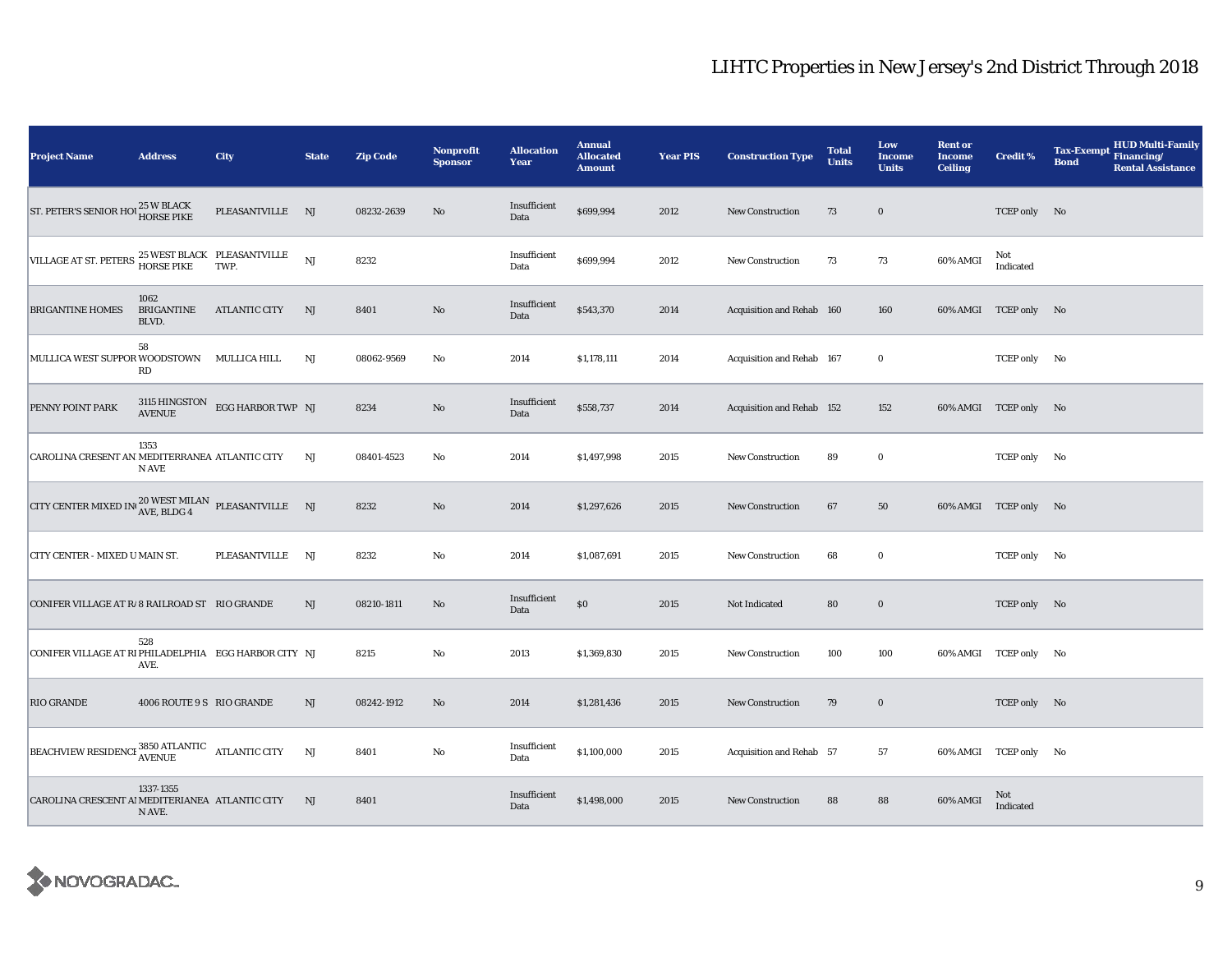| <b>Project Name</b>                              | <b>Address</b>                                             | City                        | <b>State</b> | <b>Zip Code</b> | <b>Nonprofit</b><br><b>Sponsor</b> | <b>Allocation</b><br>Year | <b>Annual</b><br><b>Allocated</b><br><b>Amount</b> | <b>Year PIS</b> | <b>Construction Type</b>  | <b>Total</b><br><b>Units</b> | Low<br><b>Income</b><br><b>Units</b> | <b>Rent or</b><br><b>Income</b><br><b>Ceiling</b> | <b>Credit %</b>         | <b>HUD Multi-Family</b><br><b>Tax-Exempt</b><br>Financing/<br><b>Bond</b><br><b>Rental Assistance</b> |
|--------------------------------------------------|------------------------------------------------------------|-----------------------------|--------------|-----------------|------------------------------------|---------------------------|----------------------------------------------------|-----------------|---------------------------|------------------------------|--------------------------------------|---------------------------------------------------|-------------------------|-------------------------------------------------------------------------------------------------------|
| MEADOW LARK RUN (RI 4006 RT. 9                   |                                                            | MIDDLE TWP.                 | NJ           | 8242            |                                    | Insufficient<br>Data      | \$1,281,435                                        | 2015            | <b>New Construction</b>   | 79                           | 79                                   | 60% AMGI                                          | Not<br>Indicated        |                                                                                                       |
| THE MEADOWS (ATLAN! MEDITERRANEA ATLANTIC CITY   | 900<br>N AVE                                               |                             | NJ           | 8401            |                                    | Insufficient<br>Data      | \$1,006,720                                        | 2015            | Not Indicated             | 90                           | 90                                   | 60% AMGI                                          | Not<br>Indicated        |                                                                                                       |
| ATLANTIC CITY TOWNH MEDITERRANEA ATLANTIC CITY   | 1330<br>N AVE                                              |                             | NJ           | 8401            | $\rm No$                           | Insufficient<br>Data      | \$754,679                                          | 2015            | Acquisition and Rehab 174 |                              | 174                                  |                                                   | 60% AMGI TCEP only No   |                                                                                                       |
| MULLICA WEST APARTM WOODSTOWN MULLICA HILL       | 58<br><b>ROAD</b>                                          |                             | NJ           | 8062            |                                    | 2013                      | \$1,178,112                                        | 2015            | Acquisition and Rehab 167 |                              | 150                                  | 60% AMGI                                          | Not<br>Indicated        |                                                                                                       |
| PLEASANTVILLE MIXED                              | 1 SOUTH MAIN<br><b>STREET</b>                              | PLEASANTVILLE NJ            |              | 8232            |                                    | 2013                      | \$1,087,692                                        | 2015            | New Construction          | 68                           | 46                                   | 60% AMGI                                          | Not<br>Indicated        |                                                                                                       |
| ATLANTIC CITY HOPE VI MEDITERRANEA ATLANTIC CITY | 900<br><b>N AVENUE</b>                                     |                             | NJ           | 8401            | $\rm No$                           | Insufficient<br>Data      | $\$0$                                              | 2016            | Not Indicated             | 90                           | $\mathbf 0$                          |                                                   | TCEP only No            |                                                                                                       |
| CARVER HALL APARTME CAROLINA AVE, ATLANTIC CITY  | <b>JIZ NUKIH</b><br><b>SOUTH</b><br>501 NORTH<br>TEMMECCEE |                             | NJ           | 8401            |                                    | Insufficient<br>Data      | \$1,285,482                                        | 2016            | Acquisition and Rehab 252 |                              | 252                                  | 60% AMGI                                          | Not<br>Indicated        |                                                                                                       |
| <b>CLAYTON MILL RUN</b>                          | 701-705 S. NEW<br><b>ROAD</b>                              | <b>ABSECON</b>              | NJ           | 8201            |                                    | Insufficient<br>Data      | \$714,565                                          | 2016            | New Construction          | 72                           | 71                                   | 60% AMGI                                          | Not<br><b>Indicated</b> |                                                                                                       |
| EGG HARBOR HOTEL CO                              | 6821 BLACK<br>HORSE PIKE                                   | EGG HARBOR TWP NJ           |              | 8234            |                                    | Insufficient<br>Data      | \$1,635,742                                        | 2016            | Acquisition and Rehab 86  |                              | 86                                   | 60% AMGI                                          | Not<br>Indicated        |                                                                                                       |
| <b>MELROSE COURT</b>                             | 35 W. ALMOND<br>ST, 36,40,46 W.<br><b>CHESTNUT ST</b>      | <b>VINELAND</b>             | NJ           | 8360            |                                    | Insufficient<br>Data      | \$179,613                                          | 2016            | <b>New Construction</b>   | 17                           | 17                                   | 60% AMGI                                          | Not<br>Indicated        |                                                                                                       |
| <b>CITY CENTER</b>                               | 2ND AVE AND W<br>AVE                                       | WASHINGTON PLEASANTVILLE NJ |              | 8232            |                                    | Insufficient<br>Data      | \$1,662,692                                        | 2017            | <b>New Construction</b>   | 73                           | 72                                   | 60% AMGI                                          | Not<br>Indicated        |                                                                                                       |
| EGG HARBOR FAMILY AND 1425                       | 2729 FIRE ROAD<br>DOUGHTY ROAD                             | EGG HARBOR TWP NJ           |              | 8234            |                                    | Insufficient<br>Data      | \$771,589                                          | 2017            | <b>New Construction</b>   | 75                           | 75                                   | 60% AMGI                                          | Not<br>Indicated        |                                                                                                       |
| <b>LANDIS SQUARE</b>                             | 925 EAST<br><b>LANDIS AVE</b>                              | <b>VINELAND</b>             | $_{\rm NJ}$  | 8360            |                                    | Insufficient<br>Data      | \$1,489,400                                        | 2017            | New Construction          | 78                           | 78                                   |                                                   | Not<br>Indicated        |                                                                                                       |